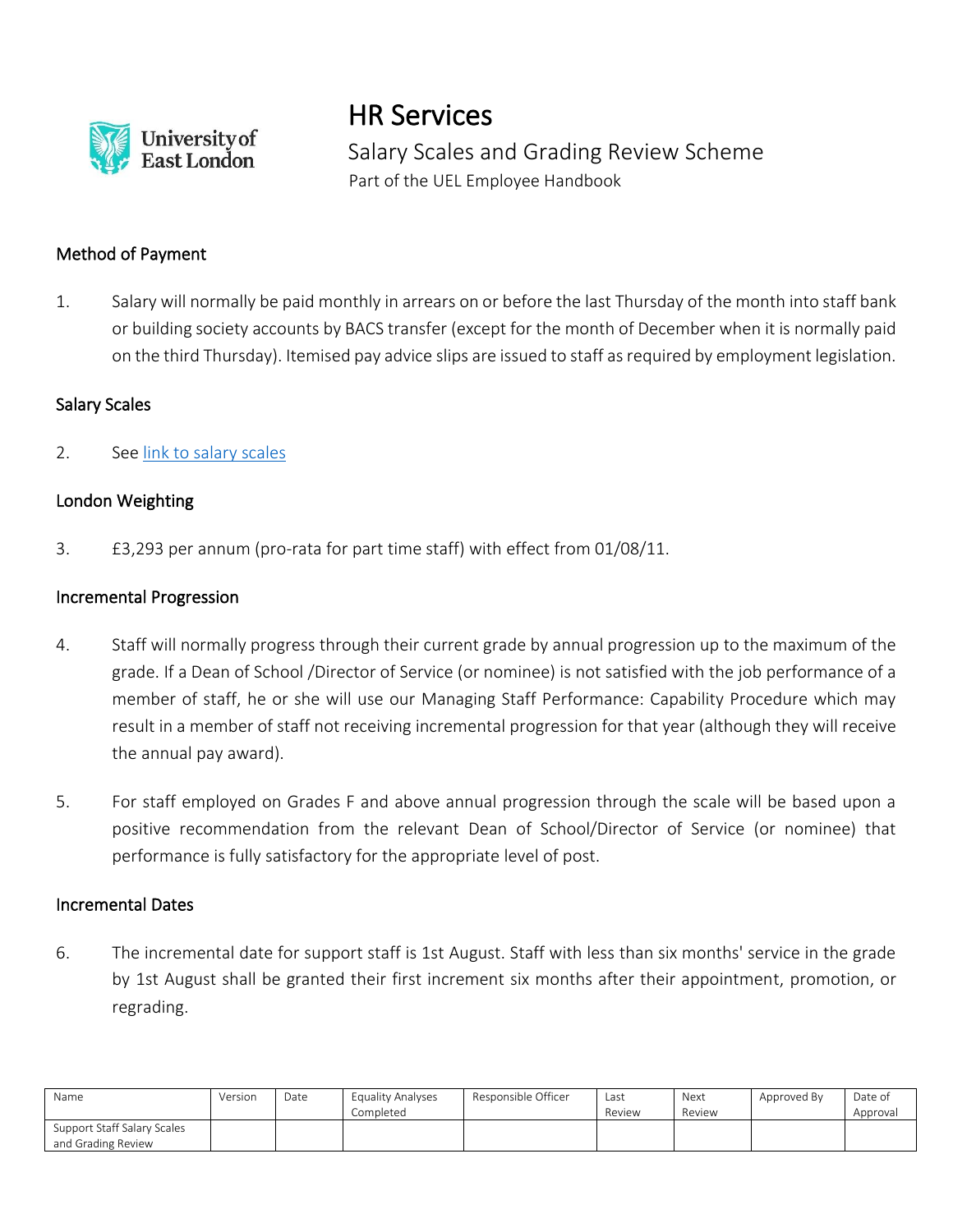

## Market Pay Policy

7. See [Market Pay Policy](https://uelac.sharepoint.com/sites/hr/Shared%20Documents/Policies%202020/Market%20Pay%20Policy.pdf) in Employee Handbook

### Support Staff Pay Grading Review Scheme

8. See Employee Handbook

#### Promotion to a Higher Grade

9. On appointment, promotion or regrading to a post which carries a higher maximum salary than the previous grade; an employee shall receive at least one additional spinal column point in excess of the salary received on the old grade.

#### Employees Temporarily Undertaking Additional Duties - Responsibility allowance

10. An employee who, for any reason other than the annual leave of another employee, is required at the request of their Dean of School/Director of Service (or nominee) to undertake the key duties and responsibilities of a higher graded post for a continuous period of at least four weeks, is entitled to receive a salary in accordance with the grading of the post temporarily occupied. The salary to be paid in such circumstances is the salary that would apply were the employee promoted to the higher graded post. Once the qualifying period of four weeks has been satisfied, the higher salary will be paid with effect from the first day on which the employee was required to undertake the duties and responsibilities of the higher post. The allowance is for a limited, specified period.

#### Overtime and Weekend Working

11. Part time staff: Part time support staff (i.e. those working less than 35 hours per week) shall be paid a flat rate for up to 35 hours and time and a half for hours in excss of 35 (where time off in lieu is managerially not possible). Additional hours worked on Saturdays, Sundays and public holidays, regardless of how many hours have been previously worked, will be treated as overtime and paid at time and a half on Saturday and double time on Sunday, except where Saturdays and Sundays are normal working days.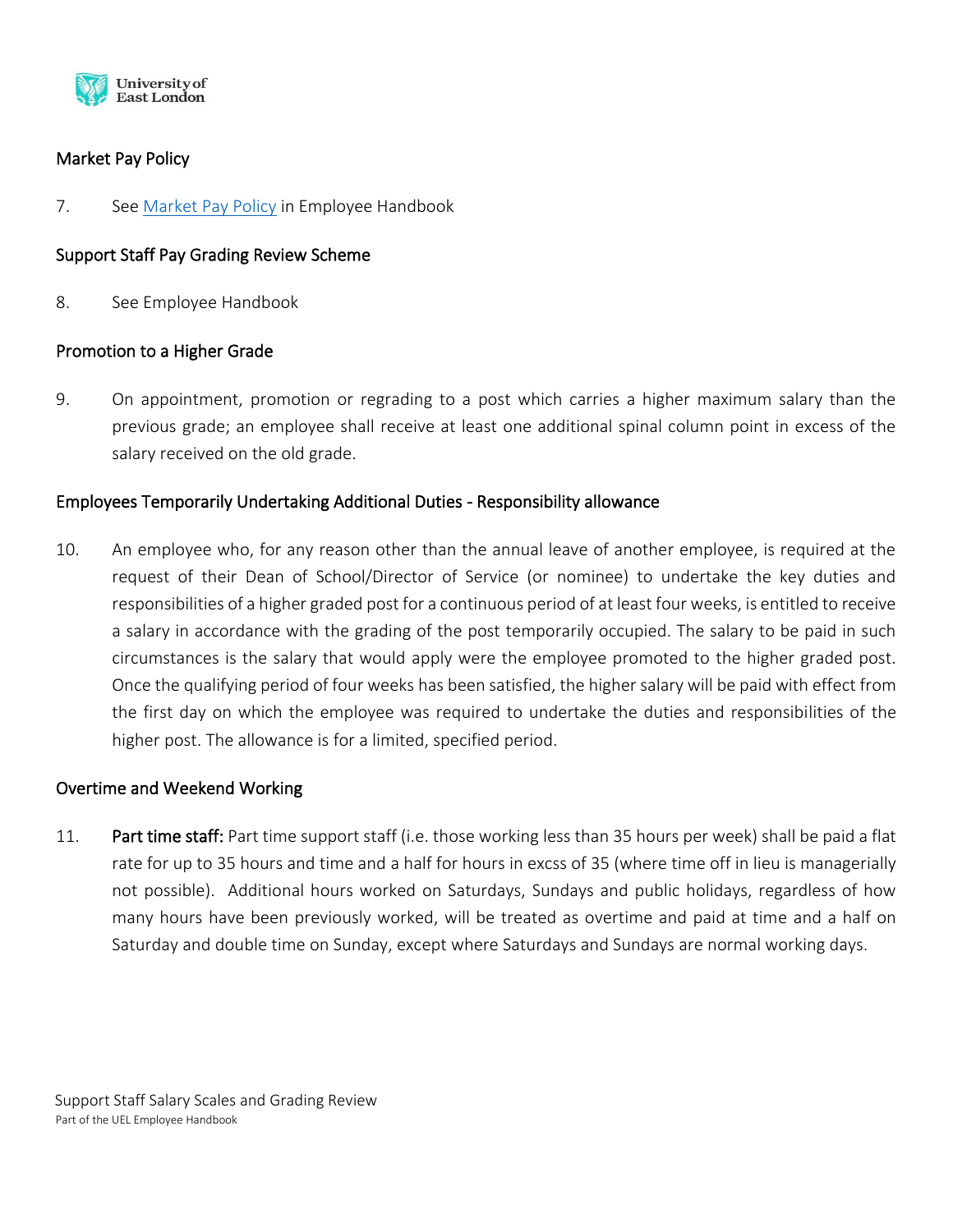

### General

- 12. Wherever possible Deans of School/Directors of Service (or nominees) should discourage the use of working arrangements which involve the attendance of employees at their place of work outside UEL's usual working hours.
- 13. However, where such working arrangements are unavoidable the employee shall be entitled to either time off in lieu or overtime payments as determined by the Dean of School/Director of Service (or nominee).

#### Overtime payments

- 14. A common denominator of 1/260th will be used for the calculation of a daily rate. This denominator will be used for calculating overtime as well as deductions for unpaid leave or deductions for industrial action.
- 15. Extra time of less than half an hour on any day shall not count for overtime. Overtime shall be aggregated for each calendar month (or other appropriate period where the hours are averaged over a period longer than a week), and only complete half-hours paid for.
- 16. Employees for whom it is a condition in their contract of employment that they shall work hours longer than the standard 35 a week shall not be entitled to overtime payments unless the additional hours are recognised by some other payments or arrangements determined locally.
- 17. For overtime on any day, other than a Sunday, or a general or public holiday, payment shall be at time and a half. For overtime on a Sunday or a public holiday payment shall be at double time.

#### Technicians' Overtime

18. Technical staff may be required to work one evening per week to cover evening classes, for which they are eligible for paid overtime.

#### Building Technicians, Building Assistants, General Assistants and General Services Staff

19. Overtime payments will only be made when the total hours worked over a two week period exceed 70. Overtime rates of time and a half for work undertaken during Monday to Saturday and double time for Sundays and public holidays will apply.